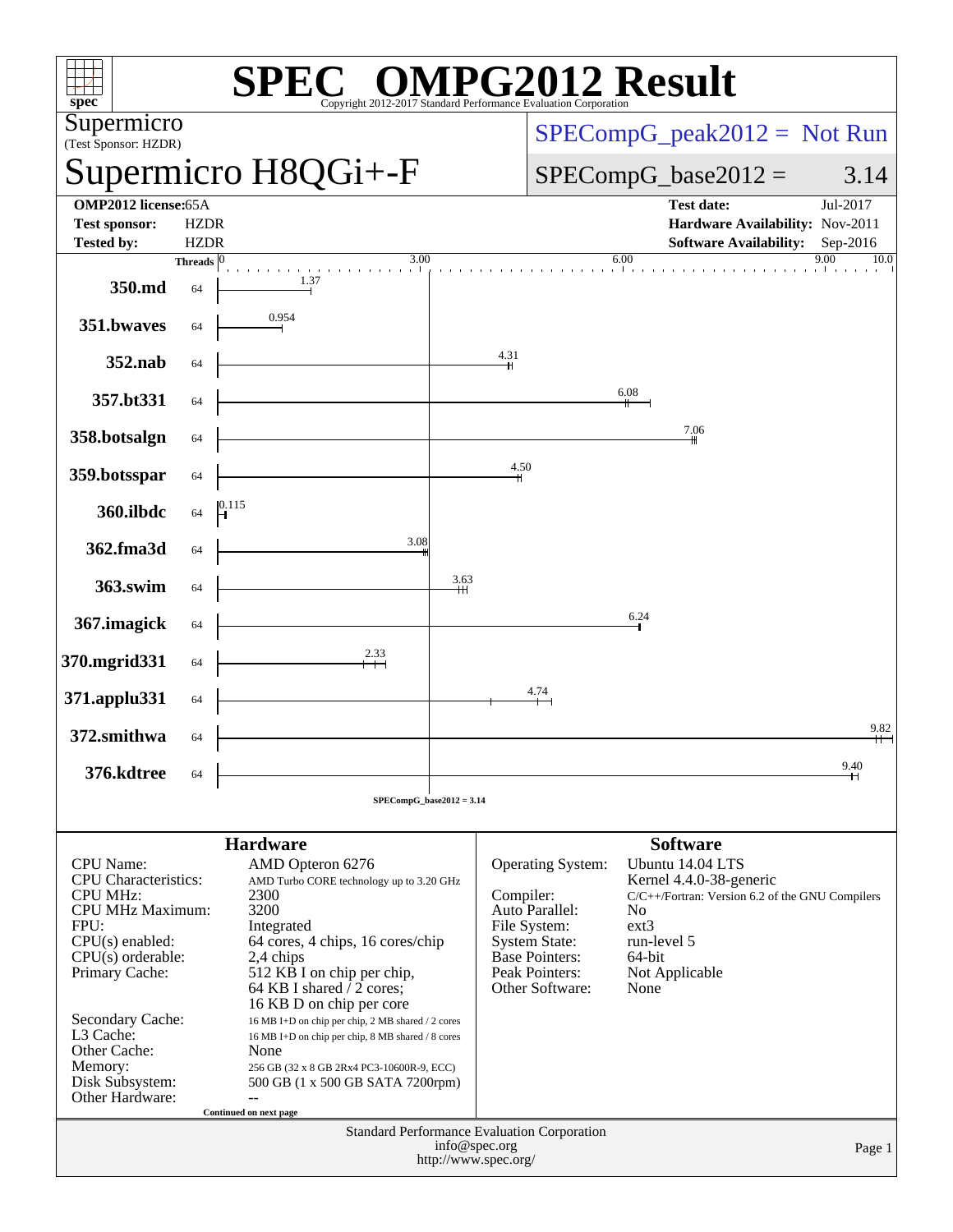

# **[SPEC OMPG2012 Result](http://www.spec.org/auto/omp2012/Docs/result-fields.html#SPECOMPG2012Result)**

(Test Sponsor: HZDR) Supermicro

# permicro H8QGi+-F

**Base**

 $SPECompG_peak2012 = Not Run$  $SPECompG_peak2012 = Not Run$ 

**Peak**

### $SPECompG_base2012 = 3.14$  $SPECompG_base2012 = 3.14$

**[Tested by:](http://www.spec.org/auto/omp2012/Docs/result-fields.html#Testedby)** HZDR **[Software Availability:](http://www.spec.org/auto/omp2012/Docs/result-fields.html#SoftwareAvailability)** Sep-2016 [Base Threads Run:](http://www.spec.org/auto/omp2012/Docs/result-fields.html#BaseThreadsRun) 64

[Minimum Peak Threads:](http://www.spec.org/auto/omp2012/Docs/result-fields.html#MinimumPeakThreads) --[Maximum Peak Threads:](http://www.spec.org/auto/omp2012/Docs/result-fields.html#MaximumPeakThreads) --

**[OMP2012 license:](http://www.spec.org/auto/omp2012/Docs/result-fields.html#OMP2012license)**65A **[Test date:](http://www.spec.org/auto/omp2012/Docs/result-fields.html#Testdate)** Jul-2017 **[Test sponsor:](http://www.spec.org/auto/omp2012/Docs/result-fields.html#Testsponsor)** HZDR **[Hardware Availability:](http://www.spec.org/auto/omp2012/Docs/result-fields.html#HardwareAvailability)** Nov-2011

### **[Results Table](http://www.spec.org/auto/omp2012/Docs/result-fields.html#ResultsTable) [Benchmark](http://www.spec.org/auto/omp2012/Docs/result-fields.html#Benchmark) [Threads](http://www.spec.org/auto/omp2012/Docs/result-fields.html#Threads) [Seconds](http://www.spec.org/auto/omp2012/Docs/result-fields.html#Seconds) [Ratio](http://www.spec.org/auto/omp2012/Docs/result-fields.html#Ratio) [Seconds](http://www.spec.org/auto/omp2012/Docs/result-fields.html#Seconds) [Ratio](http://www.spec.org/auto/omp2012/Docs/result-fields.html#Ratio) [Seconds](http://www.spec.org/auto/omp2012/Docs/result-fields.html#Seconds) [Ratio](http://www.spec.org/auto/omp2012/Docs/result-fields.html#Ratio) [Threads](http://www.spec.org/auto/omp2012/Docs/result-fields.html#Threads) [Seconds](http://www.spec.org/auto/omp2012/Docs/result-fields.html#Seconds) [Ratio](http://www.spec.org/auto/omp2012/Docs/result-fields.html#Ratio) [Seconds](http://www.spec.org/auto/omp2012/Docs/result-fields.html#Seconds) [Ratio](http://www.spec.org/auto/omp2012/Docs/result-fields.html#Ratio) [Seconds](http://www.spec.org/auto/omp2012/Docs/result-fields.html#Seconds) [Ratio](http://www.spec.org/auto/omp2012/Docs/result-fields.html#Ratio)** [350.md](http://www.spec.org/auto/omp2012/Docs/350.md.html) 64 **[3368](http://www.spec.org/auto/omp2012/Docs/result-fields.html#Median) [1.37](http://www.spec.org/auto/omp2012/Docs/result-fields.html#Median)** 3369 1.37 3367 1.38

| ,,,,,,,,,,   | $\checkmark$             | $\frac{1}{2}$ | <u> .</u> | ---   | . . <i>. .</i> | ---   |               |                         |          |           |  |  |
|--------------|--------------------------|---------------|-----------|-------|----------------|-------|---------------|-------------------------|----------|-----------|--|--|
| 351.bwaves   | 64                       | 4756          | 0.953     | 4737  | 0.956          | 4749  | 0.954         |                         |          |           |  |  |
| 352.nab      | 64                       | 903           | 4.31      | 905   | 4.30           | 892   | 4.36          |                         |          |           |  |  |
| 357.bt331    | 64                       | 785           | 6.04      | 780   | 6.08           | 740   | 6.40          |                         |          |           |  |  |
| 358.botsalgn | 64                       | 619           | 7.03      | 616   | 7.06           | 613   | 7.09          |                         |          |           |  |  |
| 359.botsspar | 64                       | 1167          | 4.50      | 1168  | 4.50           | 1180  | 4.45          |                         |          |           |  |  |
| 360.ilbdc    | 64                       | 31036         | 0.115     | 27818 | 0.128          | 33016 | 0.108         |                         |          |           |  |  |
| 362.fma3d    | 64                       | 1235          | 3.08      | 1225  | 3.10           | 1250  | 3.04          |                         |          |           |  |  |
| $363$ .swim  | 64                       | 1248          | 3.63      | 1269  | 3.57           | 1228  | 3.69          |                         |          |           |  |  |
| 367. imagick | 64                       | 1124          | 6.26      | 1127  | 6.24           | 1126  | 6.24          |                         |          |           |  |  |
| 370.mgrid331 | 64                       | 2045          | 2.16      | 1893  | 2.33           | 1773  | 2.49          |                         |          |           |  |  |
| 371.applu331 | 64                       | 1278          | 4.74      | 1225  | 4.95           | 1497  | 4.05          |                         |          |           |  |  |
| 372.smithwa  | 64                       | 536           | 9.99      | 546   | 9.82           | 549   | 9.75          |                         |          |           |  |  |
| 376.kdtree   | 64                       | 479           | 9.40      | 474   | 9.49           | 479   | 9.39          |                         |          |           |  |  |
|              | $\overline{\phantom{a}}$ |               |           |       | .              |       | $\sim$ $\sim$ | $\sim$<br>$\sim$ $\sim$ | $\cdots$ | $\bullet$ |  |  |

Results appear in the [order in which they were run.](http://www.spec.org/auto/omp2012/Docs/result-fields.html#RunOrder) Bold underlined text [indicates a median measurement.](http://www.spec.org/auto/omp2012/Docs/result-fields.html#Median)

#### **[Platform Notes](http://www.spec.org/auto/omp2012/Docs/result-fields.html#PlatformNotes)**

 Sysinfo program /tmp/spec/1.1/Docs/sysinfo Revision 563 of 2016-06-10 (097295389cf6073d8c3b03fa376740a5) running on laser084 Wed Jul 5 09:44:24 2017

 This section contains SUT (System Under Test) info as seen by some common utilities. To remove or add to this section, see: <http://www.spec.org/omp2012/Docs/config.html#sysinfo>

 From /proc/cpuinfo model name : AMD Opteron(TM) Processor 6276 4 "physical id"s (chips) 64 "processors" cores, siblings (Caution: counting these is hw and system dependent. The following excerpts from /proc/cpuinfo might not be reliable. Use with caution.) cpu cores : 8 siblings : 16 physical 0: cores 0 1 2 3 4 5 6 7 physical 1: cores 0 1 2 3 4 5 6 7 physical 2: cores 0 1 2 3 4 5 6 7 physical 3: cores 0 1 2 3 4 5 6 7 Continued on next page

Standard Performance Evaluation Corporation [info@spec.org](mailto:info@spec.org) <http://www.spec.org/>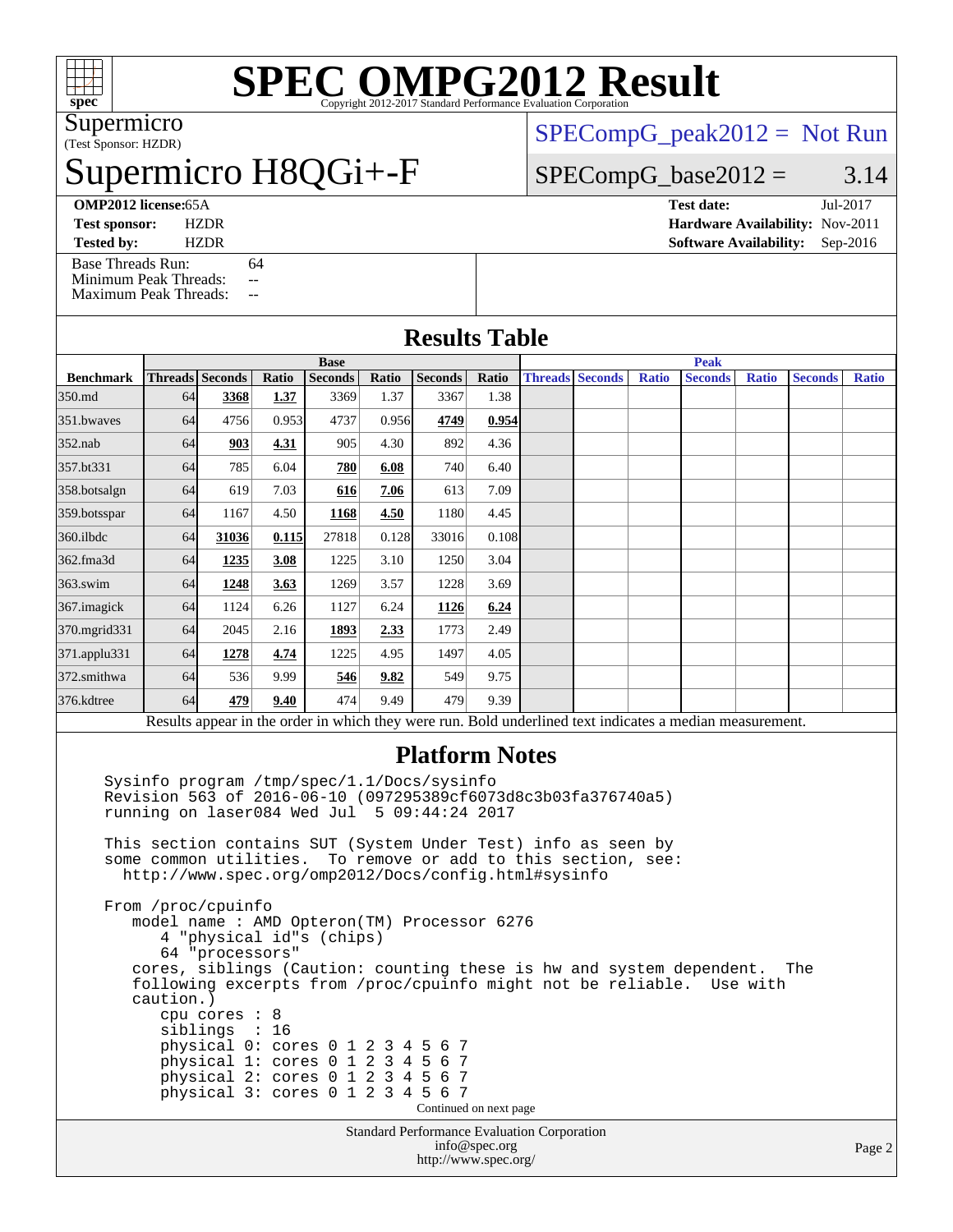

# **[SPEC OMPG2012 Result](http://www.spec.org/auto/omp2012/Docs/result-fields.html#SPECOMPG2012Result)**

(Test Sponsor: HZDR) Supermicro

permicro H8QGi+-F

 $SPECompG_peak2012 = Not Run$  $SPECompG_peak2012 = Not Run$ 

 $SPECompG_base2012 = 3.14$  $SPECompG_base2012 = 3.14$ 

**[OMP2012 license:](http://www.spec.org/auto/omp2012/Docs/result-fields.html#OMP2012license)**65A **[Test date:](http://www.spec.org/auto/omp2012/Docs/result-fields.html#Testdate)** Jul-2017 **[Test sponsor:](http://www.spec.org/auto/omp2012/Docs/result-fields.html#Testsponsor)** HZDR **[Hardware Availability:](http://www.spec.org/auto/omp2012/Docs/result-fields.html#HardwareAvailability)** Nov-2011 **[Tested by:](http://www.spec.org/auto/omp2012/Docs/result-fields.html#Testedby)** HZDR **[Software Availability:](http://www.spec.org/auto/omp2012/Docs/result-fields.html#SoftwareAvailability)** Sep-2016

#### **[Platform Notes \(Continued\)](http://www.spec.org/auto/omp2012/Docs/result-fields.html#PlatformNotes)**

cache size : 2048 KB

 From /proc/meminfo MemTotal: 264017344 kB HugePages\_Total: 0<br>Hugepagesize: 2048 kB Hugepagesize:

 /usr/bin/lsb\_release -d Ubuntu 14.04.5 LTS

From /etc/\*release\* /etc/\*version\*

 debian\_version: jessie/sid os-release:

 NAME="Ubuntu" VERSION="14.04.5 LTS, Trusty Tahr" ID=ubuntu ID\_LIKE=debian PRETTY\_NAME="Ubuntu 14.04.5 LTS" VERSION\_ID="14.04" HOME\_URL="<http://www.ubuntu.com/"> SUPPORT\_URL="<http://help.ubuntu.com/">

 rh-release: Red Hat Enterprise Linux Server release 7.2 (Maipo) uname -a:

 Linux laser084 4.4.0-38-generic #57~14.04.1-Ubuntu SMP Tue Sep 6 17:20:43 UTC 2016 x86\_64 x86\_64 x86\_64 GNU/Linux

run-level 5 Jul 5 09:38

SPEC is set to: /tmp/spec/1.1<br>Filesystem Type Size Filesystem Type Size Used Avail Use% Mounted on 37G 8.0G

Cannot run dmidecode; consider saying 'chmod +s /usr/sbin/dmidecode'

(End of data from sysinfo program)

#### **[General Notes](http://www.spec.org/auto/omp2012/Docs/result-fields.html#GeneralNotes)**

 Environment: ENV\_OMP\_DYNAMIC=FALSE ENV\_OMP\_NESTED=FALSE

## **[Base Compiler Invocation](http://www.spec.org/auto/omp2012/Docs/result-fields.html#BaseCompilerInvocation)**

[C benchmarks](http://www.spec.org/auto/omp2012/Docs/result-fields.html#Cbenchmarks): [gcc](http://www.spec.org/omp2012/results/res2017q3/omp2012-20170809-00117.flags.html#user_CCbase_gcc_l)

Continued on next page

Standard Performance Evaluation Corporation [info@spec.org](mailto:info@spec.org) <http://www.spec.org/>